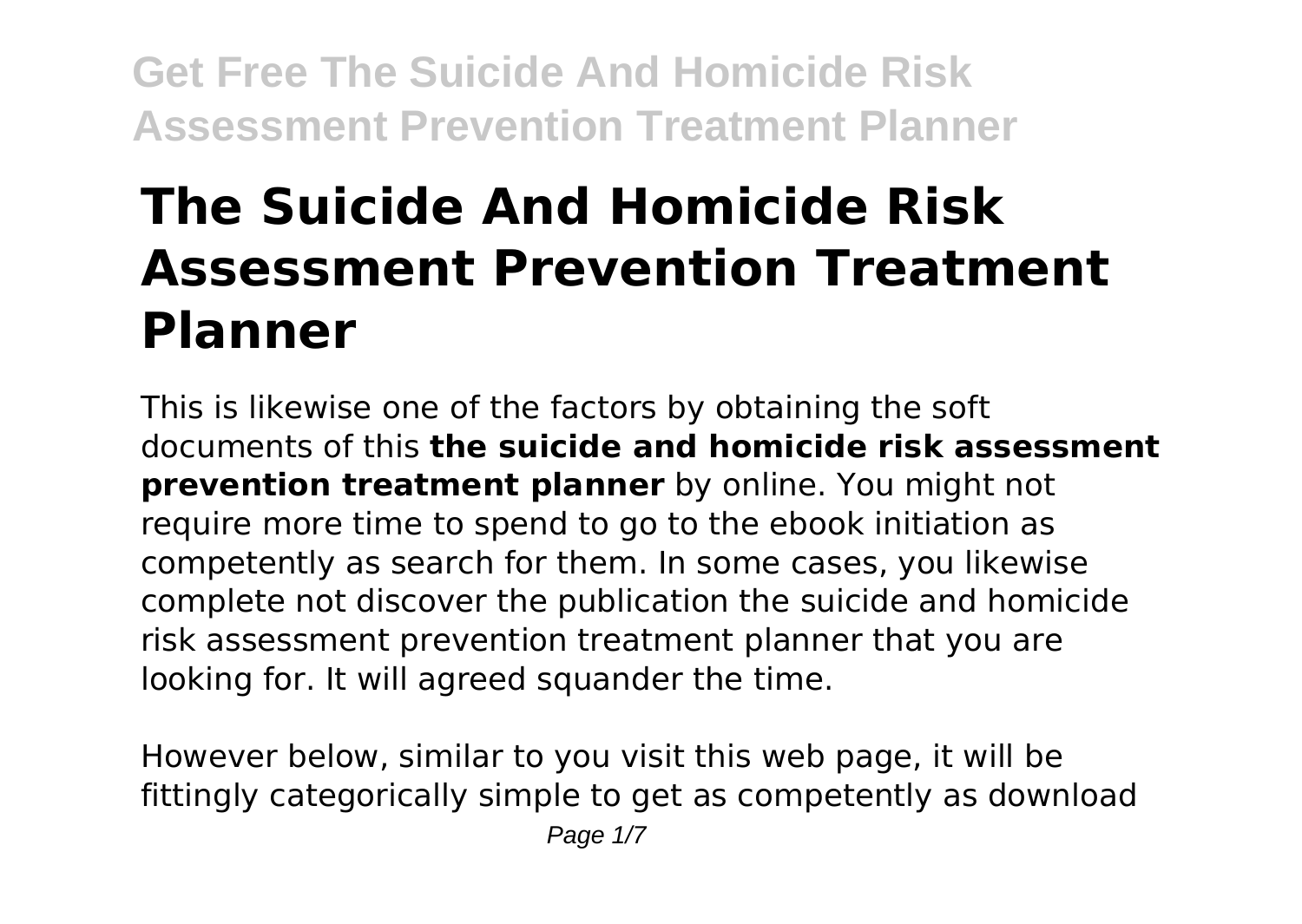lead the suicide and homicide risk assessment prevention treatment planner

It will not believe many mature as we notify before. You can pull off it even though comport yourself something else at house and even in your workplace. as a result easy! So, are you question? Just exercise just what we have the funds for below as competently as evaluation **the suicide and homicide risk assessment prevention treatment planner** what you past to read!

If you keep a track of books by new authors and love to read them, Free eBooks is the perfect platform for you. From self-help or business growth to fiction the site offers a wide range of eBooks from independent writers. You have a long list of category to choose from that includes health, humor, fiction, drama, romance, business and many more. You can also choose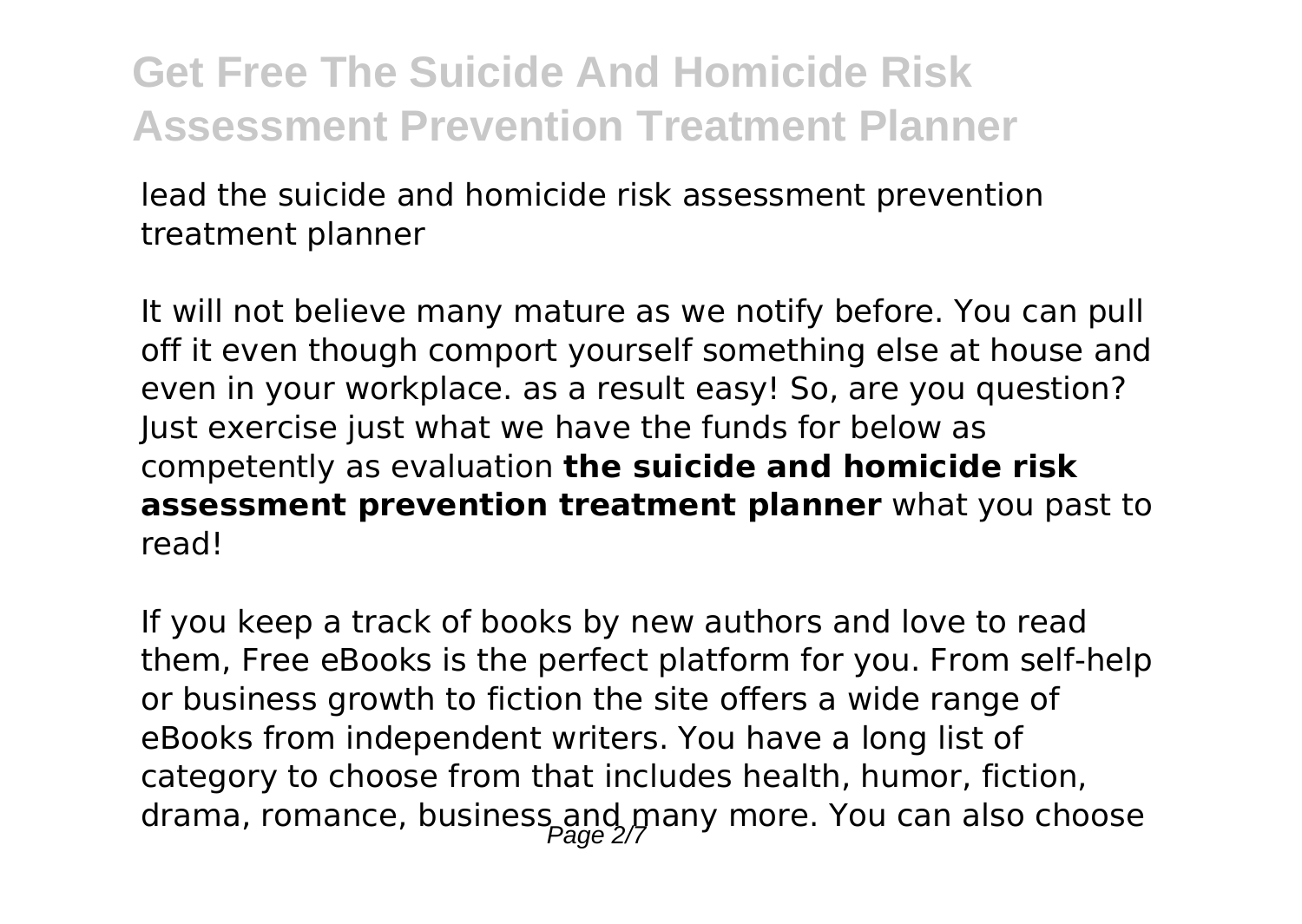from the featured eBooks, check the Top10 list, latest arrivals or latest audio books. You simply need to register and activate your free account, browse through the categories or search for eBooks in the search bar, select the TXT or PDF as preferred format and enjoy your free read.

#### **The Suicide And Homicide Risk**

From 1999 to 2006, an average of 16,375 teenagers 12-19 years died each year. The overall risk of dying for teenagers (average annual death rate) is 49.5 deaths per 100,000 population. Accidents (unintentional injuries), homicide, suicide, cancer, and heart disease make up the five leading causes of death for teenagers.

#### **Products - Data Briefs - Number 37 - May 2010**

Seppuku, the traditional Japanese method of suicide, in many cases works as consensual homicide. The assistant, called a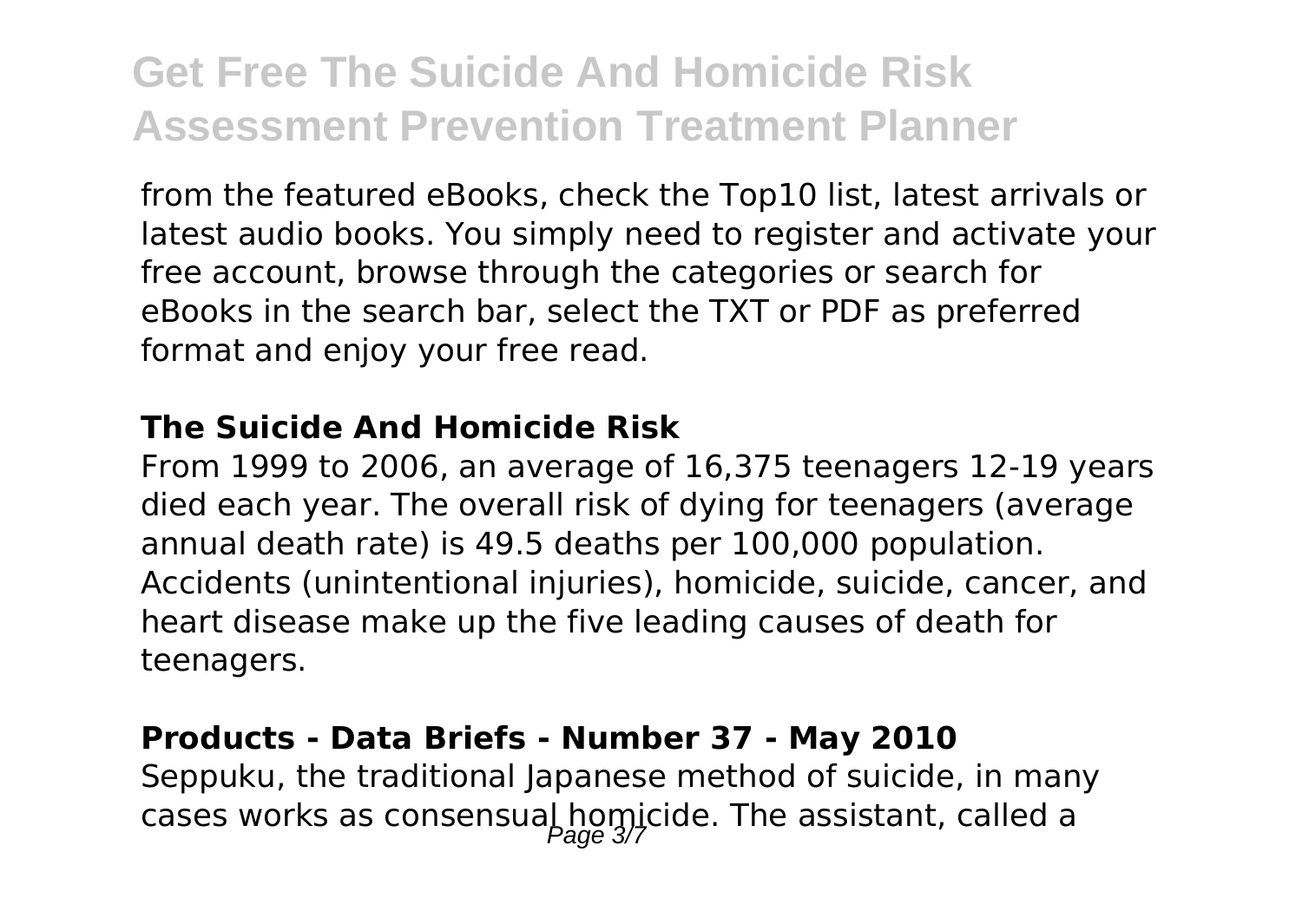kaishakunin, performs a mercy kill on the samurai committing suicide. If the assistant is not present, the ritual can devolve into a slow, messy death.

#### **Consensual homicide - Wikipedia**

For every suicide there are many more people who attempt suicide. A prior suicide attempt is the single most important risk factor for suicide in the general population. Suicide is the fourth leading cause of death among 15-19 year-olds. 77% of global suicides occur in low- and middle-income countries.

#### **Suicide - World Health Organization**

Suicide is considered a major public health problem around the world as well as a personal tragedy. According to the National Institute of Mental Health (NIMH), suicide was the eleventh leading cause of death in the United States in 2000, and the third leading cause of death for people between the ages of 15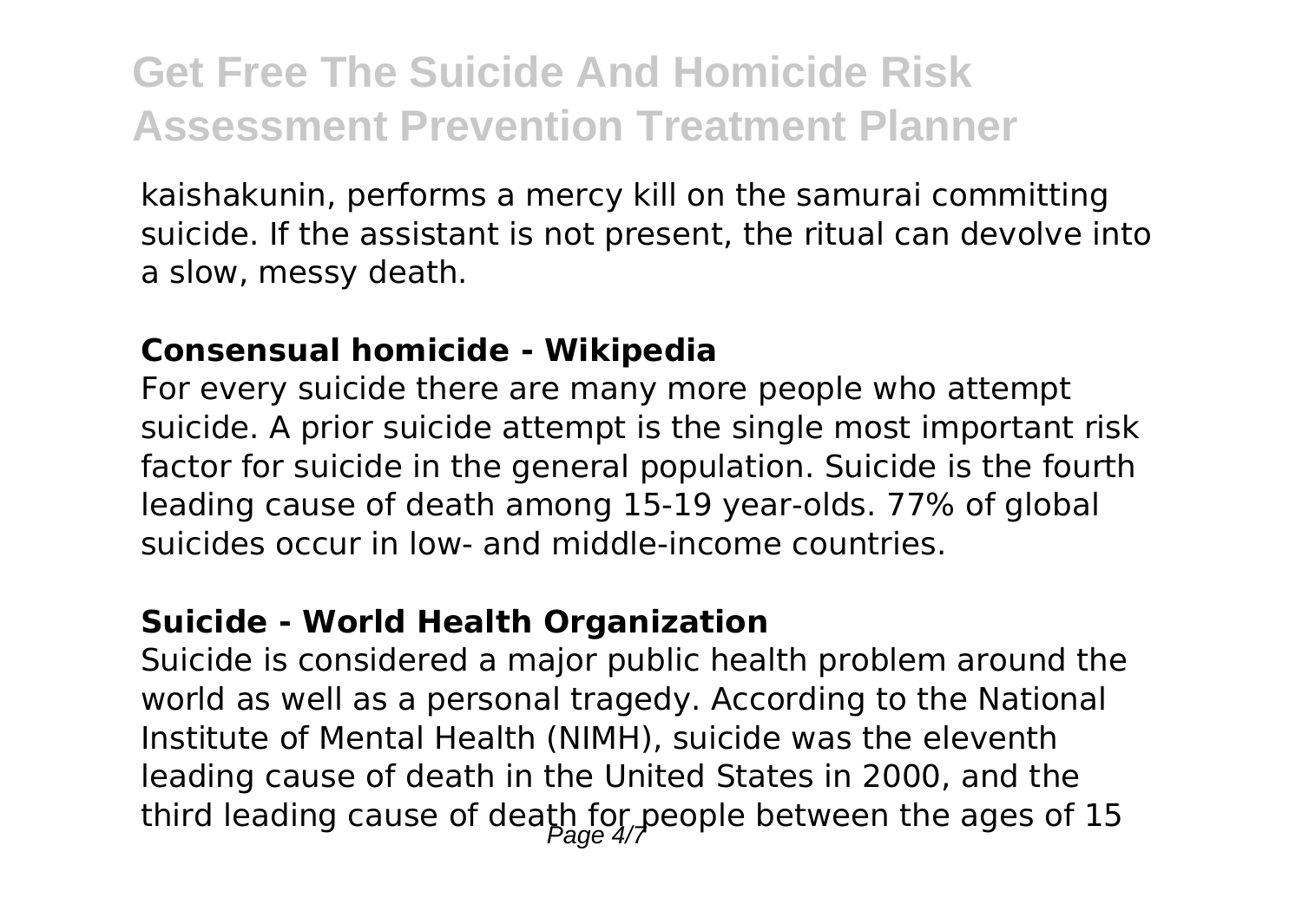and 24. About 10.6 out of every 100,000 persons in the United States and Canada die by ...

#### **Suicide | definition of suicide by Medical dictionary**

If you have concerns about a friend or family member, asking about suicidal thoughts and intentions is the best way to identify risk. Murder and suicide. In rare cases, people who are suicidal are at risk of killing others and then themselves. Known as a homicide-suicide or murder-suicide, some risk factors include:

#### **Suicide and suicidal thoughts - Symptoms and causes - Mayo ...**

The interaction of factors across several domains of risk (including time) allows these models to account for differential prevalence of suicide ideation, non-lethal attempts, and deaths by suicide, with the assumption that deaths by suicide occur at the intersection of numerous facets of risk, non-lethal attempts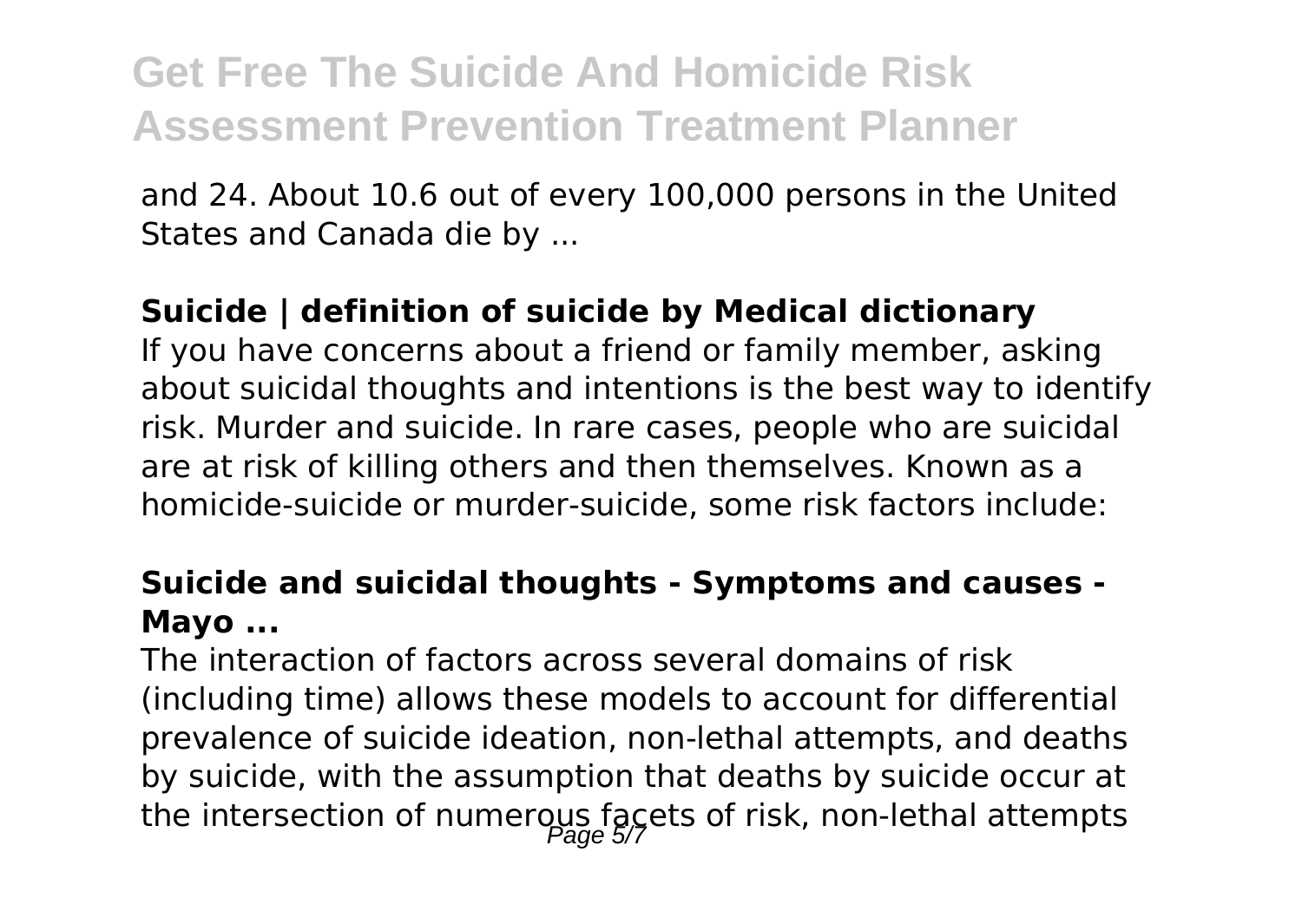with fewer facets of risk, and ...

#### **The Interpersonal Theory of Suicide - PubMed Central (PMC)**

Gun violence in the United States results in tens of thousands of deaths and injuries annually. In 2018, the most recent year for which data are available as of 2021, the Centers for Disease Control and Prevention's (CDC's) National Center for Health Statistics reports 38,390 deaths by firearm, of which 24,432 were by suicide. The rate of firearm deaths per 100,000 people rose from 10.3 per ...

#### **Gun violence in the United States - Wikipedia**

Females are about twice as likely as males to report seriously considering suicide (22 and 12 percent, respectively, in 2017), attempting suicide (9 and 5 percent, respectively), and requiring medical attention (3.1 and 1.5 percent, respectively). However,